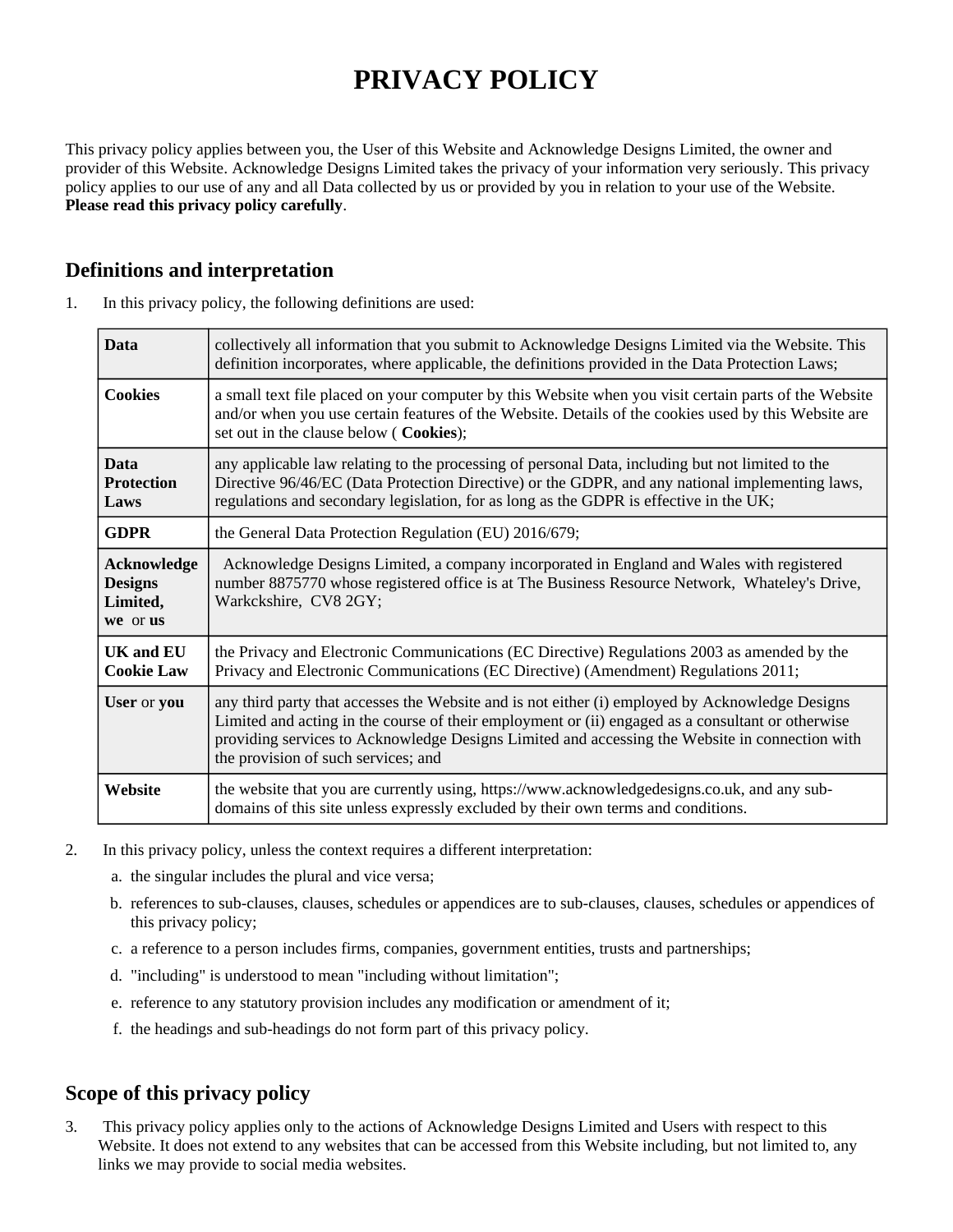4. For purposes of the applicable Data Protection Laws, Acknowledge Designs Limited is the "data controller". This means that Acknowledge Designs Limited determines the purposes for which, and the manner in which, your Data is processed.

#### **Data collected**

- 5. We may collect the following Data, which includes personal Data, from you:
	- a. name;
	- b. gender;
	- c. job title;
	- d. profession;
	- e. contact Information such as email addresses and telephone numbers;
	- f. demographic information such as postcode, preferences and interests;
	- g. IP address (automatically collected);

in each case, in accordance with this privacy policy.

#### **How we collect Data**

- 6. We collect Data in the following ways:
	- a. data is given to us by you ; and
	- b. data is collected automatically.

#### **Data that is given to us by you**

- 7. Acknowledge Designs Limited will collect your Data in a number of ways, for example:
	- a. when you contact us through the Website, by telephone, post, e-mail or through any other means;
	- b. when you complete surveys that we use for research purposes (although you are not obliged to respond to them);
	- c. when you enter a competition or promotion through a social media channel;
	- d. when you make payments to us, through this Website or otherwise;
	- e. when you elect to receive marketing communications from us;
	- f. when you use our services;

in each case, in accordance with this privacy policy.

#### **Data that is collected automatically**

- 8. To the extent that you access the Website, we will collect your Data automatically, for example:
	- a. we automatically collect some information about your visit to the Website. This information helps us to make improvements to Website content and navigation, and includes your IP address, the date, times and frequency with which you access the Website and the way you use and interact with its content.
	- b. we will collect your Data automatically via cookies, in line with the cookie settings on your browser. For more information about cookies, and how we use them on the Website, see the section below, headed "Cookies".

#### **Our use of Data**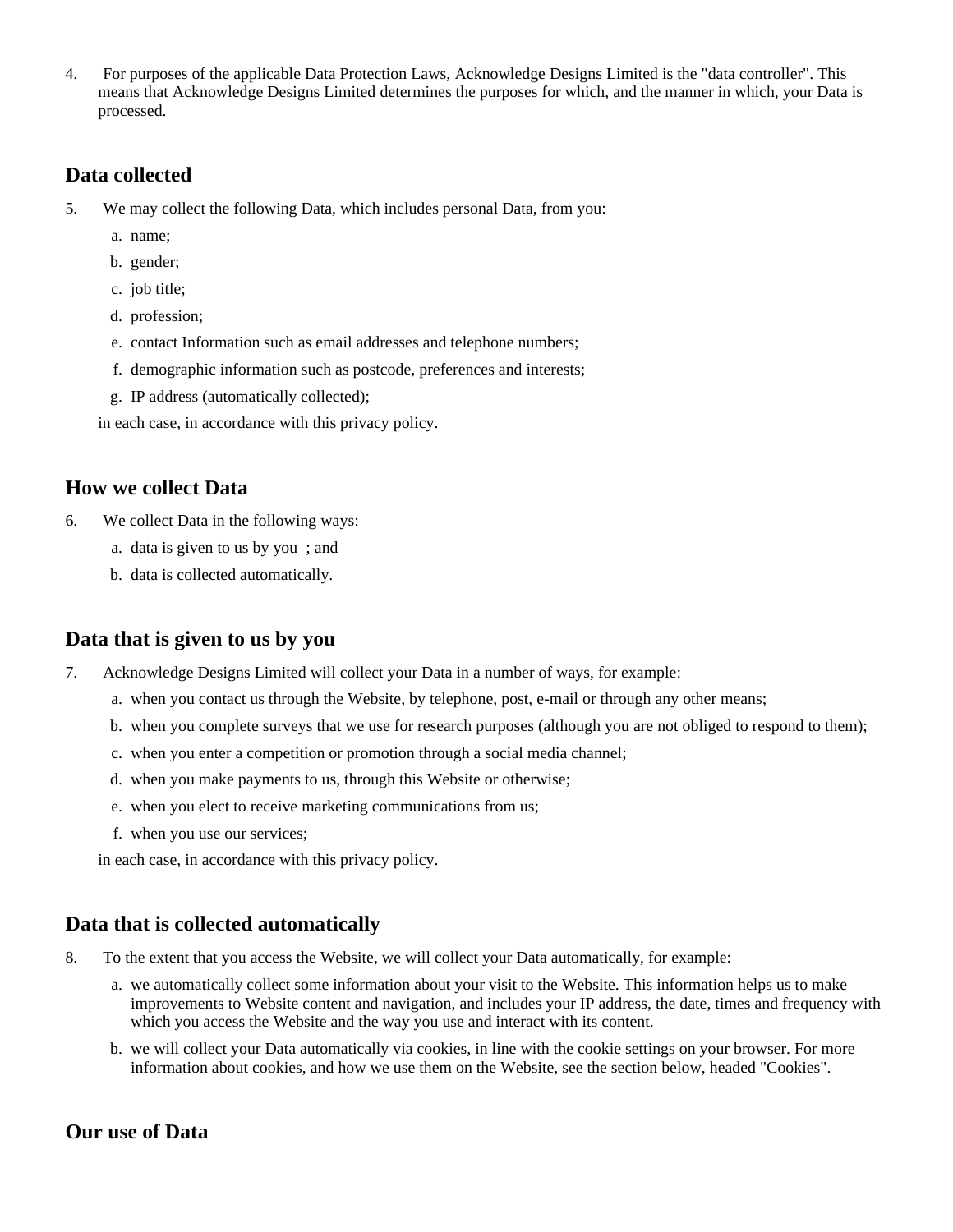- 9. Any or all of the above Data may be required by us from time to time in order to provide you with the best possible service and experience when using our Website. Specifically, Data may be used by us for the following reasons:
	- a. internal record keeping;
	- b. improvement of our products / services;
	- c. transmission by email of marketing materials that may be of interest to you;
	- d. contact for market research purposes which may be done using email, telephone, fax or mail. Such information may be used to customise or update the Website;

in each case, in accordance with this privacy policy.

- 10. We may use your Data for the above purposes if we deem it necessary to do so for our legitimate interests. If you are not satisfied with this, you have the right to object in certain circumstances (see the section headed "Your rights" below).
- 11. For the delivery of direct marketing to you via e-mail, we'll need your consent, whether via an opt-in or soft-opt-in:
	- a. soft opt-in consent is a specific type of consent which applies when you have previously engaged with us (for example, you contact us to ask us for more details about a particular product/service, and we are marketing similar products/services). Under "soft opt-in" consent, we will take your consent as given unless you opt-out.
	- b. for other types of e-marketing, we are required to obtain your explicit consent; that is, you need to take positive and affirmative action when consenting by, for example, checking a tick box that we'll provide.
	- c. if you are not satisfied about our approach to marketing, you have the right to withdraw consent at any time. To find out how to withdraw your consent, see the section headed "Your rights" below.

## **Who we share Data with**

- 12. We may share your Data with the following groups of people for the following reasons:
	- a. our employees, agents and/or professional advisors to obtain advice from professional advisers;

in each case, in accordance with this privacy policy.

## **Keeping Data secure**

- 13. We will use technical and organisational measures to safeguard your Data, for example:
	- a. access to your account is controlled by a password and a user name that is unique to you.
	- b. we store your Data on secure servers.
- 14. Technical and organisational measures include measures to deal with any suspected data breach. If you suspect any misuse or loss or unauthorised access to your Data, please let us know immediately by contacting us via this e-mail address: info@acknowledgedesigns.co.uk.
- 15. If you want detailed information from Get Safe Online on how to protect your information and your computers and devices against fraud, identity theft, viruses and many other online problems, please visit www.getsafeonline.org. Get Safe Online is supported by HM Government and leading businesses.

## **Data retention**

- 16. Unless a longer retention period is required or permitted by law, we will only hold your Data on our systems for the period necessary to fulfil the purposes outlined in this privacy policy or until you request that the Data be deleted.
- 17. Even if we delete your Data, it may persist on backup or archival media for legal, tax or regulatory purposes.

## **Your rights**

18. You have the following rights in relation to your Data: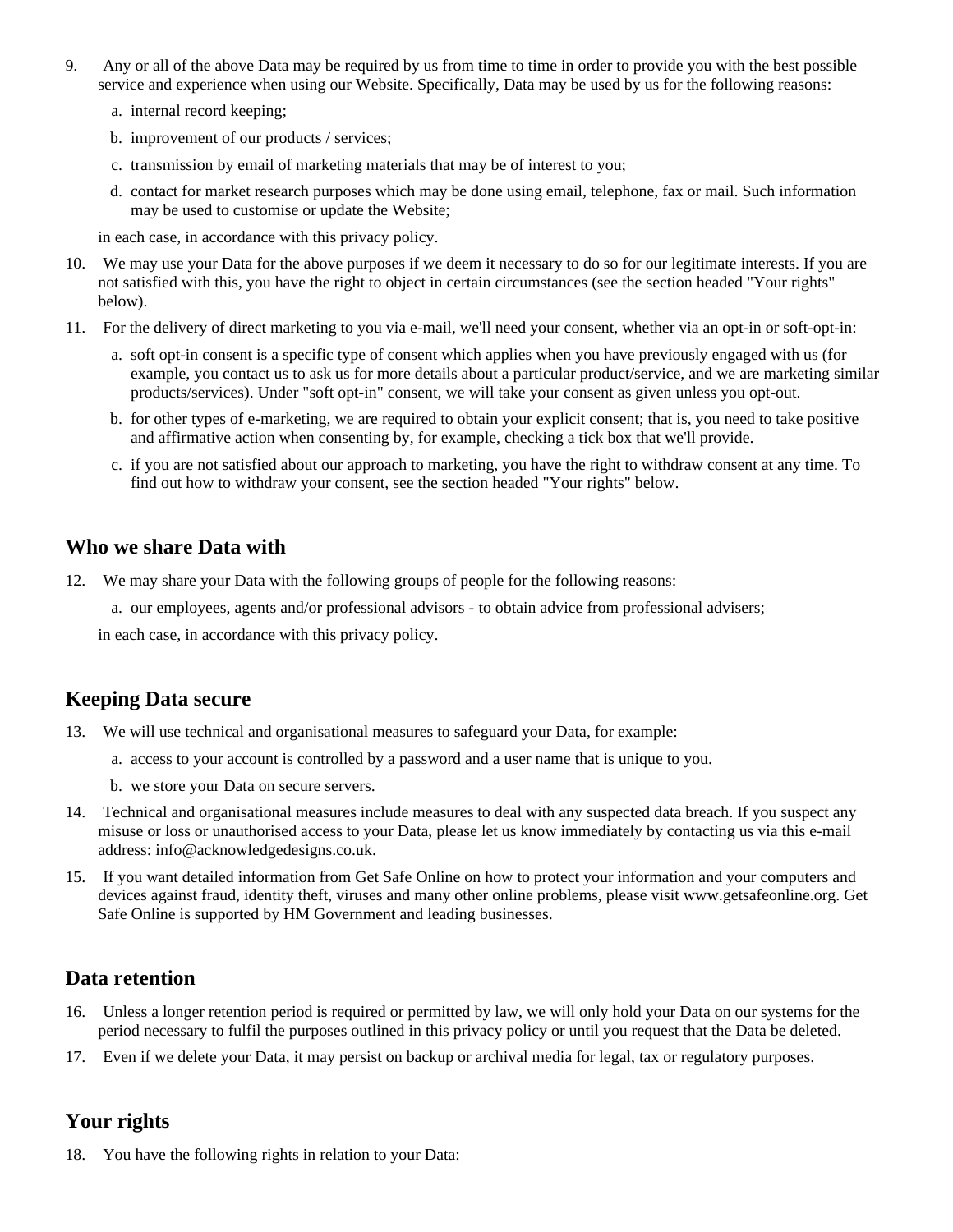- a. **Right to access** the right to request (i) copies of the information we hold about you at any time, or (ii) that we modify, update or delete such information. If we provide you with access to the information we hold about you, we will not charge you for this, unless your request is "manifestly unfounded or excessive." Where we are legally permitted to do so, we may refuse your request. If we refuse your request, we will tell you the reasons why.
- b. **Right to correct** the right to have your Data rectified if it is inaccurate or incomplete.
- c. **Right to erase** the right to request that we delete or remove your Data from our systems.
- d. **Right to restrict our use of your Data** the right to "block" us from using your Data or limit the way in which we can use it.
- e. **Right to data portability** the right to request that we move, copy or transfer your Data.
- f. **Right to object** the right to object to our use of your Data including where we use it for our legitimate interests.
- 19. To make enquiries, exercise any of your rights set out above, or withdraw your consent to the processing of your Data (where consent is our legal basis for processing your Data), please contact us via this e-mail address: info@acknowledgedesigns.co.uk.
- 20. If you are not satisfied with the way a complaint you make in relation to your Data is handled by us, you may be able to refer your complaint to the relevant data protection authority. For the UK, this is the Information Commissioner's Office (ICO). The ICO's contact details can be found on their website at https://ico.org.uk/.
- 21. It is important that the Data we hold about you is accurate and current. Please keep us informed if your Data changes during the period for which we hold it.

## **Links to other websites**

22. This Website may, from time to time, provide links to other websites. We have no control over such websites and are not responsible for the content of these websites. This privacy policy does not extend to your use of such websites. You are advised to read the privacy policy or statement of other websites prior to using them.

# **Changes of business ownership and control**

- 23. Acknowledge Designs Limited may, from time to time, expand or reduce our business and this may involve the sale and/or the transfer of control of all or part of Acknowledge Designs Limited. Data provided by Users will, where it is relevant to any part of our business so transferred, be transferred along with that part and the new owner or newly controlling party will, under the terms of this privacy policy, be permitted to use the Data for the purposes for which it was originally supplied to us.
- 24. We may also disclose Data to a prospective purchaser of our business or any part of it.
- 25. In the above instances, we will take steps with the aim of ensuring your privacy is protected.

#### **Cookies**

- 26. This Website may place and access certain Cookies on your computer. Acknowledge Designs Limited uses Cookies to improve your experience of using the Website and to improve our range of products and services. Acknowledge Designs Limited has carefully chosen these Cookies and has taken steps to ensure that your privacy is protected and respected at all times.
- 27. All Cookies used by this Website are used in accordance with current UK and EU Cookie Law.
- 28. Before the Website places Cookies on your computer, you will be presented with a message bar requesting your consent to set those Cookies. By giving your consent to the placing of Cookies, you are enabling Acknowledge Designs Limited to provide a better experience and service to you. You may, if you wish, deny consent to the placing of Cookies; however certain features of the Website may not function fully or as intended.
- 29. This Website may place the following Cookies:

| <b>Type of Cookie</b> | <b>Purpose</b> |
|-----------------------|----------------|
|                       |                |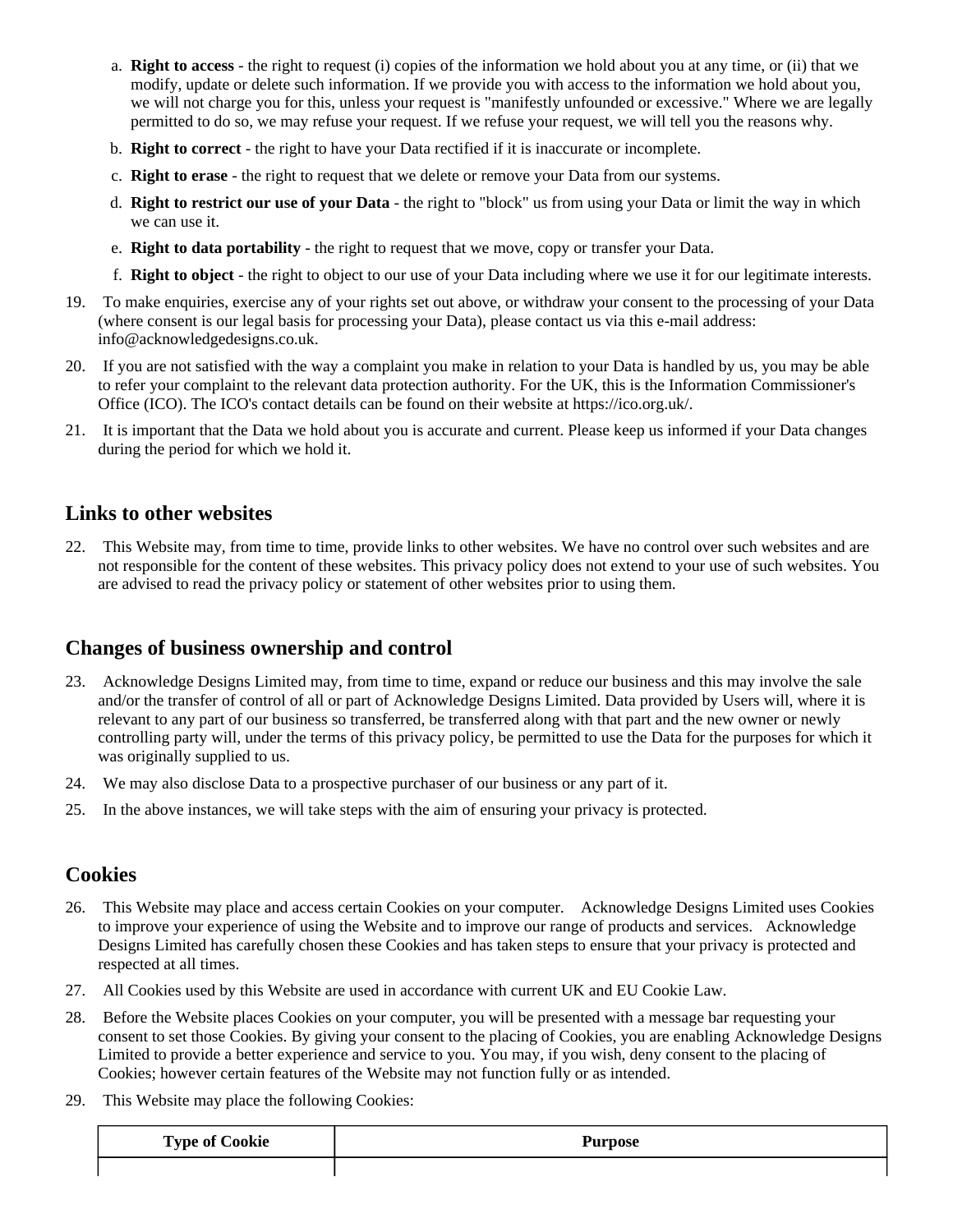| Strictly necessary cookies   | These are cookies that are required for the operation of our website. They<br>include, for example, cookies that enable you to log into secure areas of our<br>website, use a shopping cart or make use of e-billing services. |
|------------------------------|--------------------------------------------------------------------------------------------------------------------------------------------------------------------------------------------------------------------------------|
| <b>Functionality cookies</b> | These are used to recognise you when you return to our website. This enables us<br>to personalise our content for you, greet you by name and remember your<br>preferences (for example, your choice of language or region).    |

- 30. You can find a list of Cookies that we use in the Cookies Schedule.
- 31. You can choose to enable or disable Cookies in your internet browser. By default, most internet browsers accept Cookies but this can be changed. For further details, please consult the help menu in your internet browser.
- 32. You can choose to delete Cookies at any time; however you may lose any information that enables you to access the Website more quickly and efficiently including, but not limited to, personalisation settings.
- 33. It is recommended that you ensure that your internet browser is up-to-date and that you consult the help and guidance provided by the developer of your internet browser if you are unsure about adjusting your privacy settings.
- 34. For more information generally on cookies, including how to disable them, please refer to aboutcookies.org. You will also find details on how to delete cookies from your computer.

## **General**

- 35. You may not transfer any of your rights under this privacy policy to any other person. We may transfer our rights under this privacy policy where we reasonably believe your rights will not be affected.
- 36. If any court or competent authority finds that any provision of this privacy policy (or part of any provision) is invalid, illegal or unenforceable, that provision or part-provision will, to the extent required, be deemed to be deleted, and the validity and enforceability of the other provisions of this privacy policy will not be affected.
- 37. Unless otherwise agreed, no delay, act or omission by a party in exercising any right or remedy will be deemed a waiver of that, or any other, right or remedy.
- 38. This Agreement will be governed by and interpreted according to the law of England and Wales. All disputes arising under the Agreement will be subject to the exclusive jurisdiction of the English and Welsh courts.

## **Changes to this privacy policy**

39. Acknowledge Designs Limited reserves the right to change this privacy policy as we may deem necessary from time to time or as may be required by law. Any changes will be immediately posted on the Website and you are deemed to have accepted the terms of the privacy policy on your first use of the Website following the alterations.

You may contact Acknowledge Designs Limited by email at info@acknowledgedesigns.co.uk.

#### **Attribution**

40. This privacy policy was created using a document from [Rocket Lawyer](https://www.rocketlawyer.com/gb/en/) (https://www.rocketlawyer.com/gb/en). **01 January 2020**